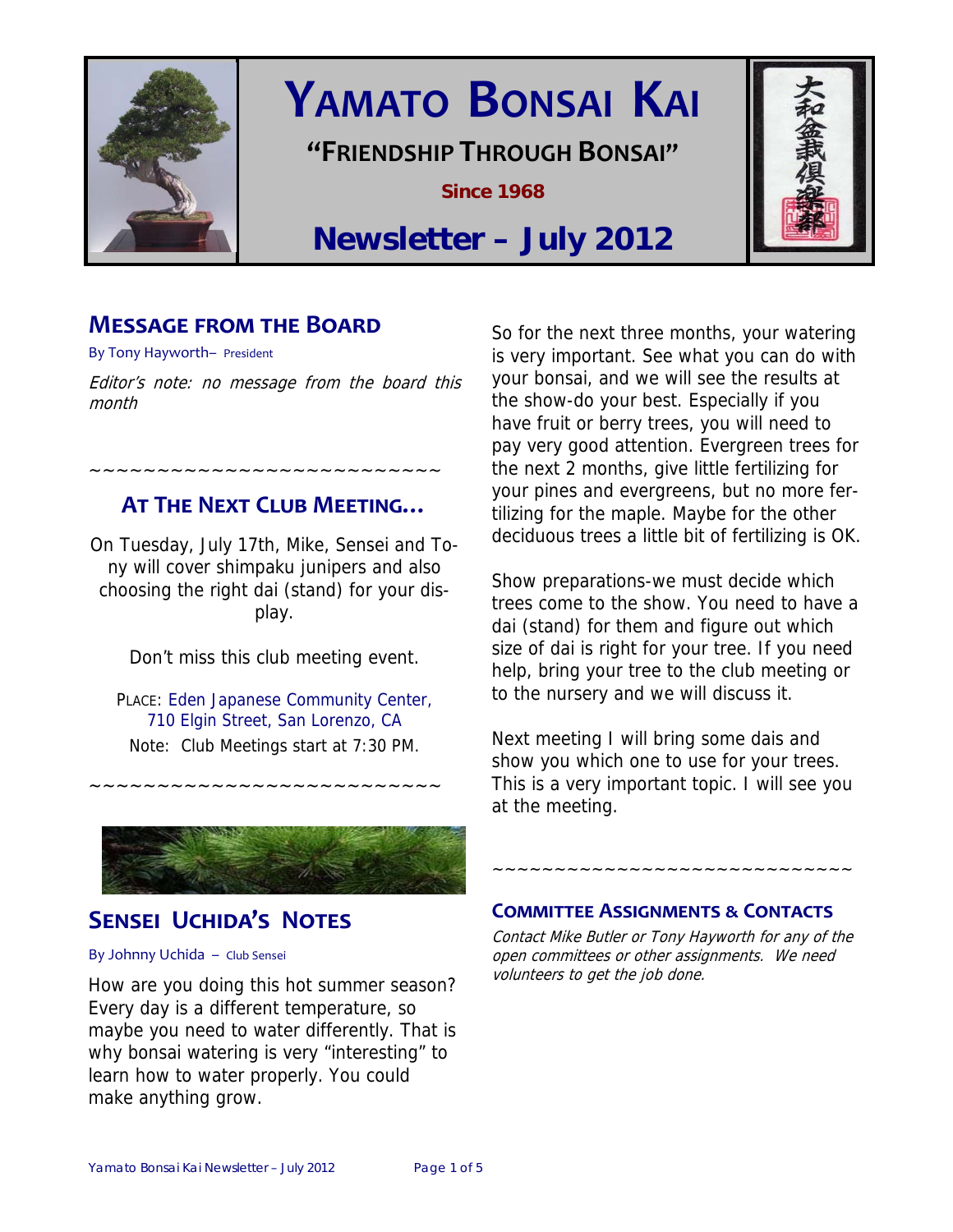| <b>Committee</b>                                                                      | <b>Leader</b>          | <b>Co-Leader</b> |
|---------------------------------------------------------------------------------------|------------------------|------------------|
| <b>Security</b>                                                                       | open                   |                  |
| <b>Construction</b><br><b>Projects</b>                                                | Mike Butler            |                  |
| <b>Door Prize</b><br>(organize consola-<br>tion prizes for<br>after demo each<br>day) | open                   |                  |
| <b>Show Chairper-</b><br>son                                                          | Mike Butler            | Tony             |
| <b>Location Ar-</b><br>rangements                                                     | Open                   |                  |
| <b>Vendors</b>                                                                        | Jack Ellis             |                  |
| <b>Advertising</b>                                                                    | open                   |                  |
| <b>Tickets</b><br>(admission & con-<br>solation prizes)                               | open                   |                  |
| <b>Hospitality</b><br>(kitchen & serving<br>room)                                     | Sandy, Emiko,<br>Diana |                  |
| Demo<br>(Saturday & Sun-<br>day)                                                      | Johnny, Mike,<br>Tony  |                  |
| <b>Setup and Take</b><br><b>Down</b><br>(Saturday / Sun-                              | open                   |                  |
| day)<br><b>Yamato Plant</b><br><b>Sales</b>                                           | Brian & Vince          |                  |
| <b>Silent Auction</b>                                                                 | open                   |                  |
| <b>Transportation</b><br>(storage / Tree -                                            | <b>Richard Paulos</b>  |                  |
| pickup & return)                                                                      |                        |                  |
| <b>Front Desk</b><br>(greeting; tickets;<br>literature<br>handouts)                   | Lucky                  |                  |
| <b>Room &amp; Table</b><br>Layout                                                     | Michael Baker          | Tony             |
| <b>Raffle Sales</b>                                                                   |                        |                  |
| (just before and<br>during demo)                                                      |                        |                  |

| <b>Committee</b>                                                               | Leader      | <b>Co-Leader</b> |
|--------------------------------------------------------------------------------|-------------|------------------|
| <b>Security</b>                                                                | open        |                  |
| Construction<br><b>Projects</b>                                                | Mike Butler |                  |
| Door Prize<br>(organize consola-<br>tion prizes for<br>after demo each<br>day) | open        |                  |

## **BONSAI BASIC**

#### By Noah Hanna

The bay area weather has been characteristically erratic lately, switching between hot and cold and everything in between. All the more reason to keep a close eye on your trees.

If you are minding your trees properly, your black pines and junipers will be just fine in full summer sun on a hot day. If you have a few trees that are looking stressed or maybe they are in shallow pots, etc you might think about moving it to partial shade during the hottest days. Opinions are divided about whether or not to keep applying fertilizer in late summer hot weather, with some saying that the trees "shut down" in the heat. If you are in doubt talk with an experienced member (or read this month's Sensei's Corner, I don't know about you but I don't bet against Sensei!). Keep in mind that some slow-release fertilizer like Osmocote actually releases fertilizer more quickly when the weather is hot, so don't overdo it.

This is also prime time for summer vacations, when you go away make sure to find someone reliable to take care of your trees who will stop at least once a day and water. Just one hot day without the proper care can wreak havoc on your collection, trust me.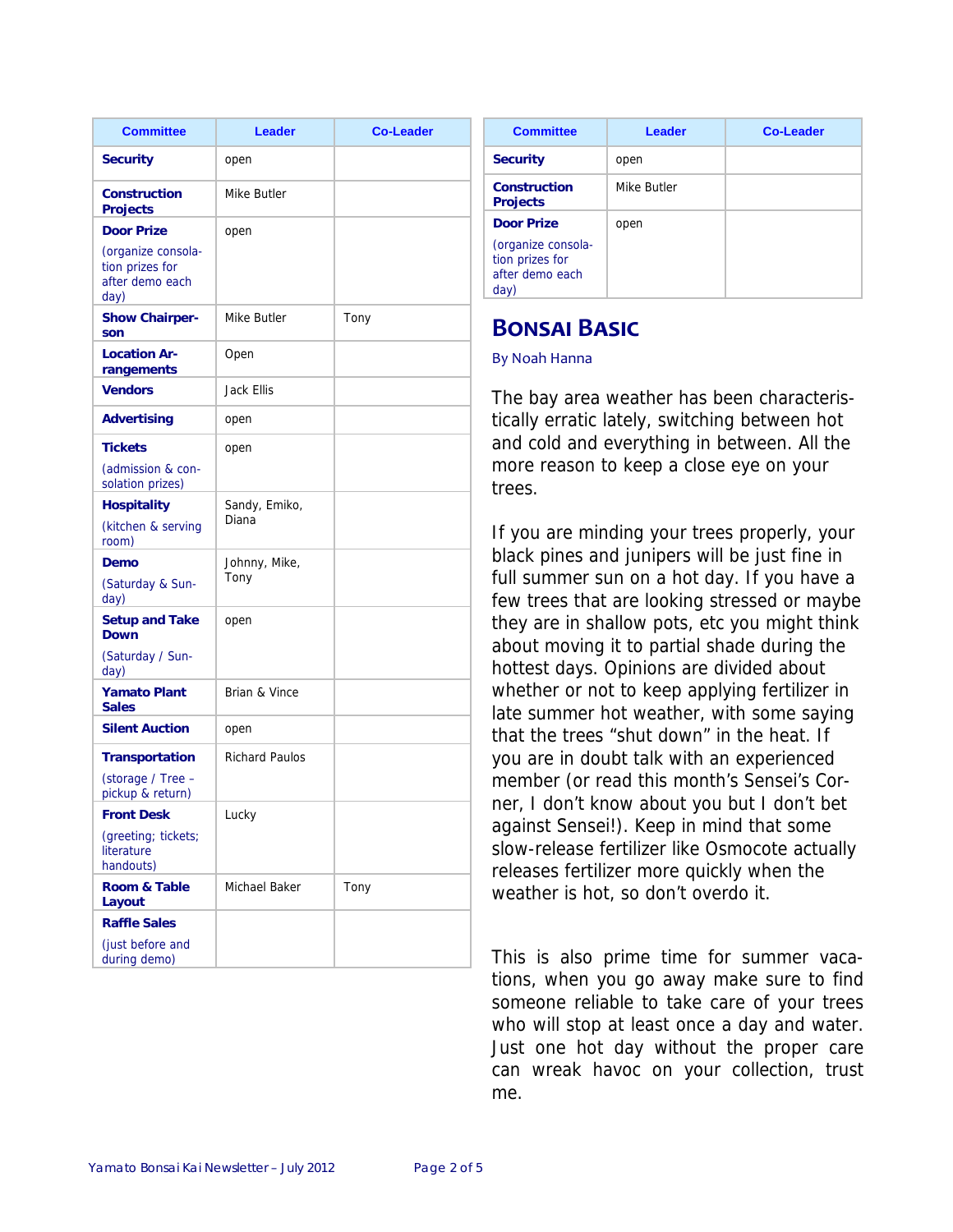Watering can be confusing for non-bonsai types, if you find a willing "babysitter", show them how to water until the water drains freely from the drain holes. If you are away for a few days and you can talk them into it you can just tell them to water every day

(or more if it's really hot). Even if the weather is cool if you have free draining soil mix it shouldn't hurt to be overly generous with the watering for a few days.



#### **GSBF CALENDAR OF EVENTS**

(For a more complete list, please refer to Golden Statements calendar of events or visit the web site at www.gsbf-bonsai.org).

Some nearby scheduled events are:

#### **July 11, 2012 Oakland, California**

East Bay Bonsai Society: Annual Auction of Bonsai and related materials. Preview at 7:00 PM and auction at 7:30 PM. Nonmembers may participate in auctioning of their trees or materials. Auction items limited to 12 items per member. Only check or cash accepted. For information, contact John Nackley at (510) 693-2420 or jnackley@eastbaybonsai.org . For more information and directions see website: www.eastbaybonsai.org

#### **August 4 - 5, 2012 San Francisco, CA**

San Francisco Suiseki Kai: 31st annual exhibit at the Japan Center, 10 AM - 4 PM both days. Location: Union Bank Hospitality Room, Japan Center, 1675 Post Street.



## **YAMATO CLASSIFIEDS**

**Pre-Bonsai and Bonsai - For Sale** – I have many bonsai and pre-bonsai material for sale… including some large landscape sized bonsai styled trees. I am overstocked and want to move this material to a good home. Is that you? I have a few pots for cheap also.

Contact Tony Hayworth early for best selection. Phone: 510-471-9238 or bonsaicho@comcast.net.

~~~~~~~~~~~~~~~~~~~~~~~~~~

#### **THIS MONTH …**

A very Happy Birthday to:

2nd – Robert Fujimoto 10th – Jenny Hacker 28th – Sam Adina Happy anniversary to: 1st – Mike and Vicci Baker 17th – Jack & Gayle Ellis ~~~~~~~~~~~~~~~~~~~~~~~~~~

#### **About the Yamato Bonsai Club**

The Yamato Bonsai Club has a long and distinguished history in the Bay Area. In 1968, the club was founded with six members including its first Sensei, Mr. Jimmy Inadomi from the Castro Valley area. Its second sensei was Mr. Juzaburo Furuzawa. Since 1976, the Yamato Bonsai Club has been under the guidance of Sensei John Uchida of Hayward.

Note: If you have moved or have update contact details, please notify Yamato Bonsai Kai, so that we may update our records. Thank you.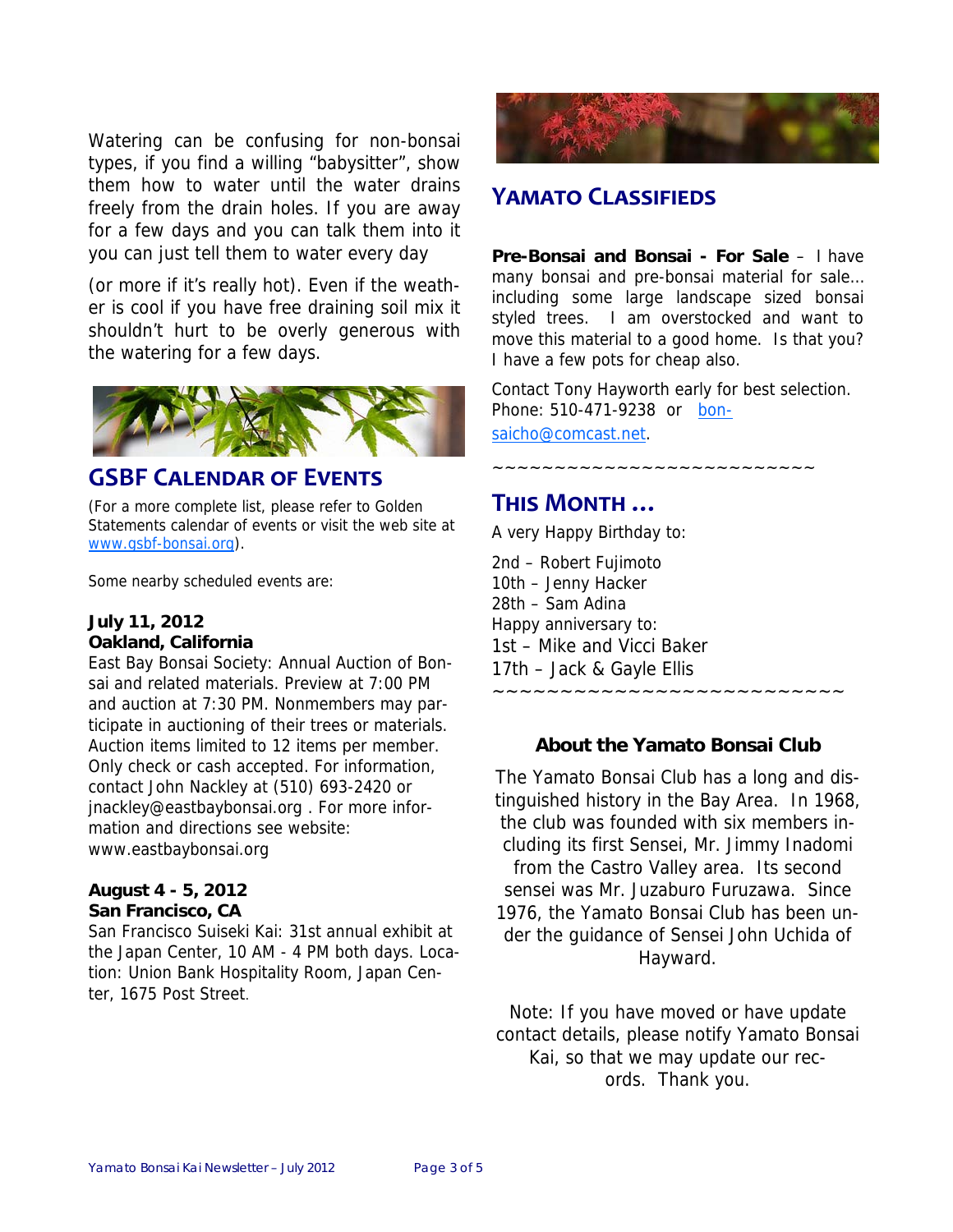

#### **Meeting Location Reminder**

Our monthly club meetings are now held at the Eden Japanese Community Center. The location address is 710 Elgin Street San Lorenzo.

~~~~~~~~~~~~~~~~~~